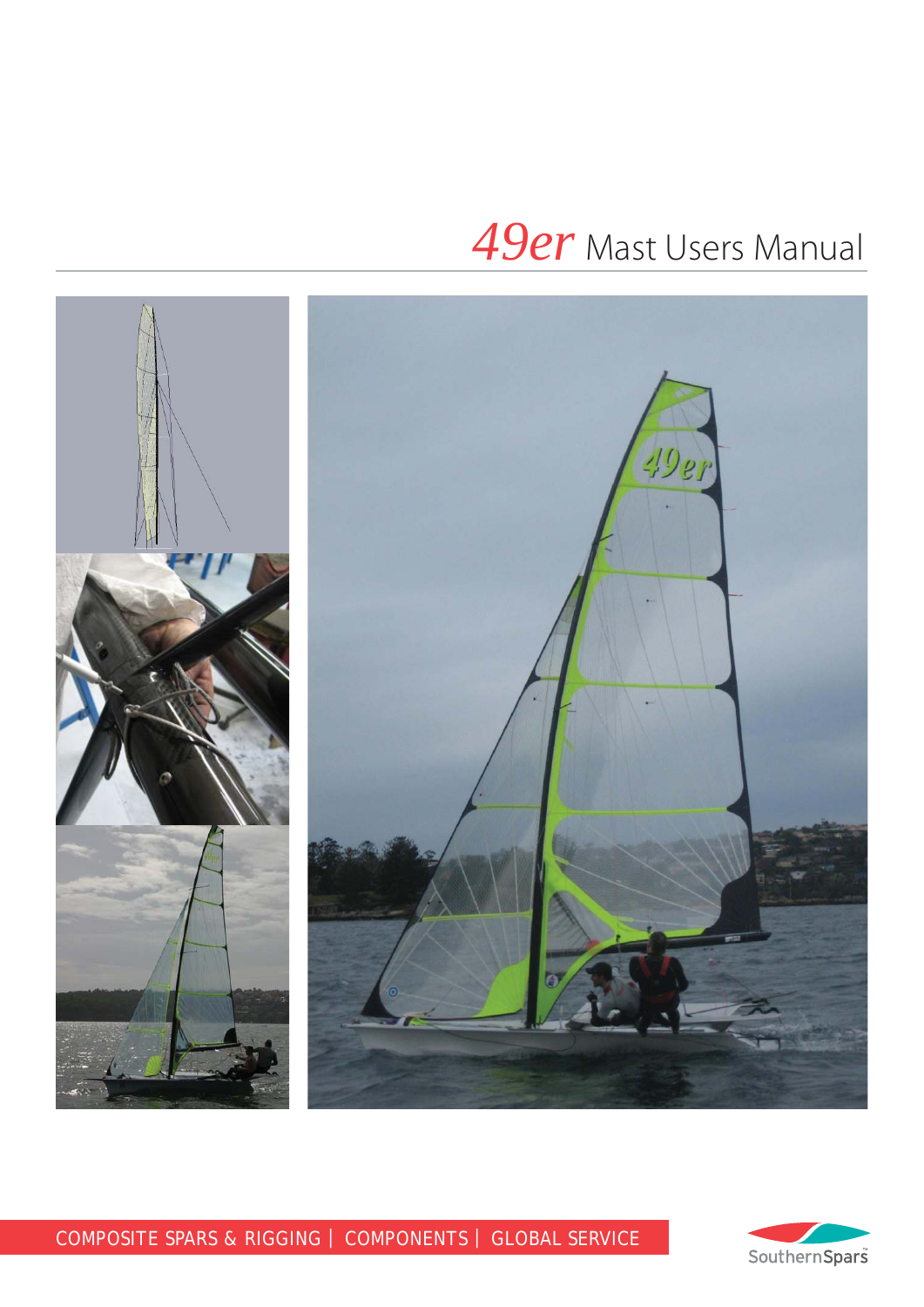**Southern Spars** *49er* **Mast Users Manual** © *Southern Spars* 2009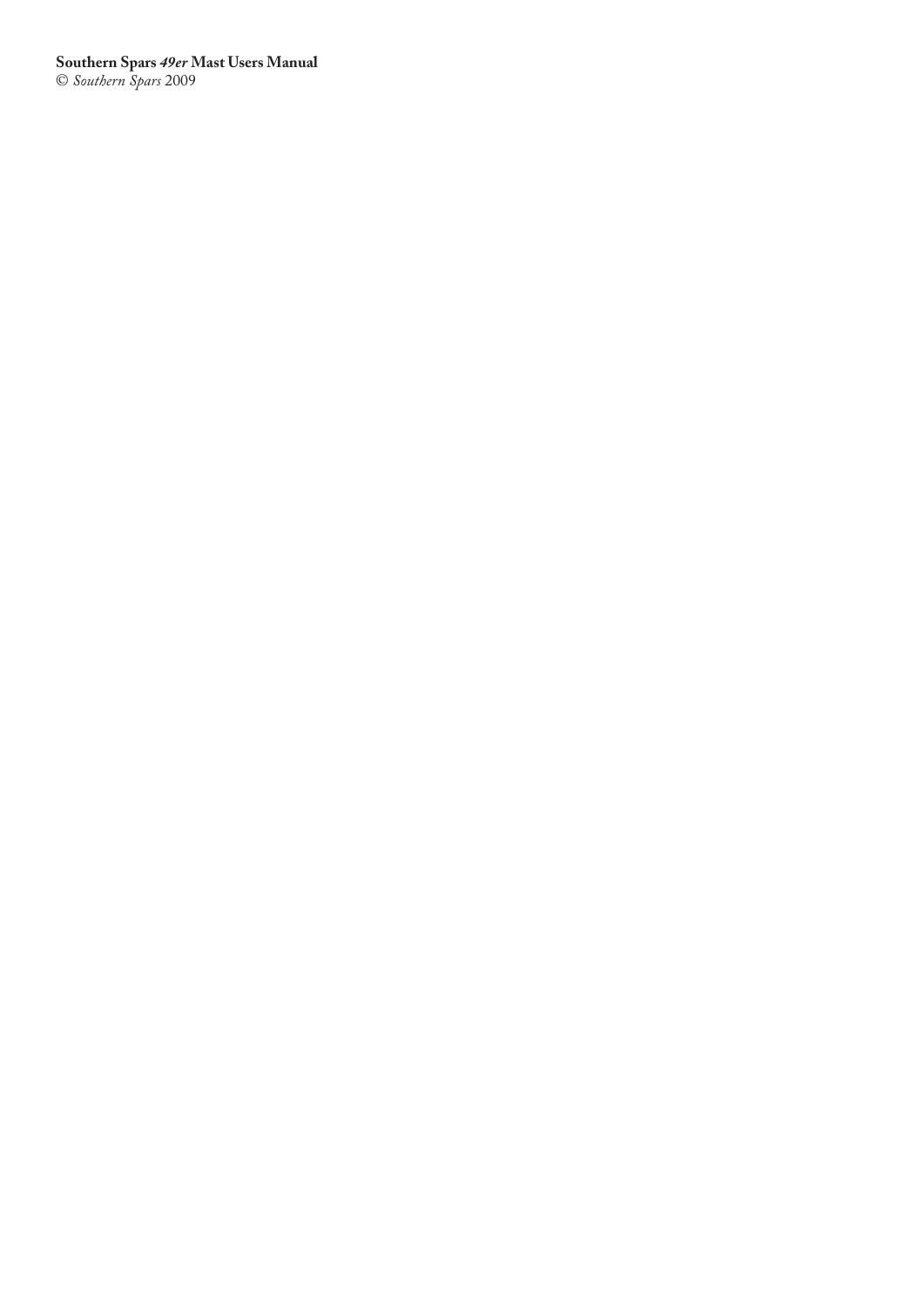# Table of Contents

#### **1** Care

| Paint Scratches 2 |  |
|-------------------|--|
|                   |  |
| Rig Inspections 2 |  |

#### **2** Use

| Halyard Threading. 4      |  |  |  |
|---------------------------|--|--|--|
| Joining the Mast 4        |  |  |  |
| Attaching Trapeze Lines 5 |  |  |  |
|                           |  |  |  |
|                           |  |  |  |

#### **3** Dealer Information

| Mast Parts8             |  |  |  |  |  |  |  |  |  |  |
|-------------------------|--|--|--|--|--|--|--|--|--|--|
|                         |  |  |  |  |  |  |  |  |  |  |
|                         |  |  |  |  |  |  |  |  |  |  |
| About Southern Spars 10 |  |  |  |  |  |  |  |  |  |  |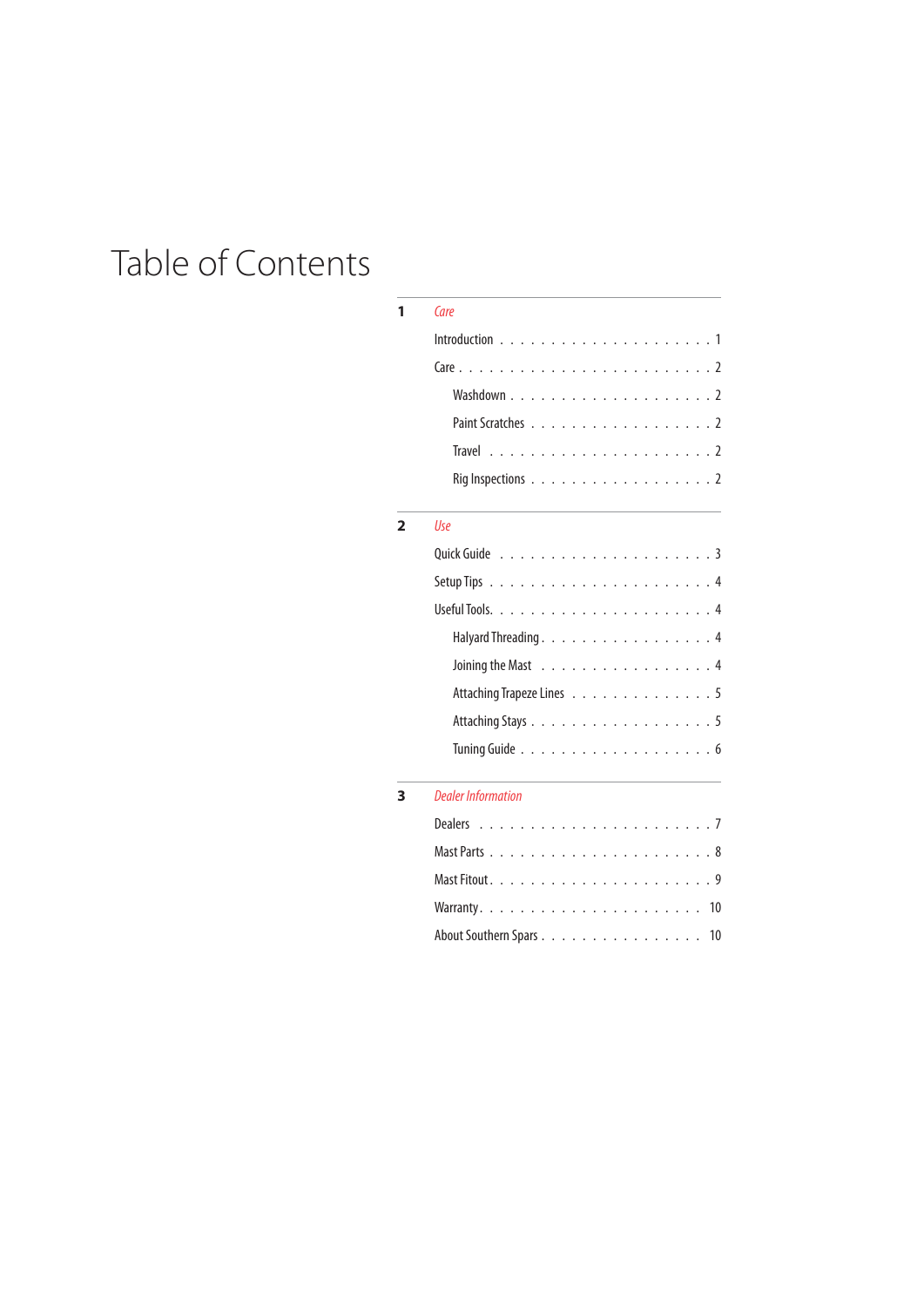# *49erclass*

# **Introduction**

Southern Spars is the licensed supplier of the 49er rig. The three piece male moulded mast is made from 100% standard modulus carbon and is available through licensed 49er dealers.

In carbonising the 49er rig, the goal was to develop a rig that could be easily and accurately reproduced with an empahasis on the details that affect performance.

The focus was on how to achieve cosistency of: bend, weight and CG. 'Bend' is determined by the tube stiffness, spreader angle and spreader stiffness, while weight and CG are controlled through strict quality control of materials.

It was also important to ensure the rig retained its ability to perform through the full wind range while targeting an ideal crew weight of 155-160kg.



Before building the first prototype rig, many hours were spent running finite element studies of the mastsail combination to ensure the rig performed properly throughout the full wind range.

Theoretical rig setup (dock tune) was established and the boat was run through a range of conditions using the software to simulate real sailing loads to output the deformed sailing shapes of the mast and sail. The mast stiffness and sail design was changed many times and fine tuned using the software before it was made and sent sailing. Independent on-the-water testing was conducted by Julian Bethwaite and his team, using the first prototype rig in conditions ranging from 5-30 knots along with a range of crew weights.

The rig has been developed as a 3 piece mast. The longest section is less than 4m so it is able to be easily freighted around the world. Both sets of spreaders are identical and interchangeable. The spreaders slide over the tube joining spigots between the mast tubes and are separate parts. This allows simple assembly and ensures that the spreaders can be easily transported separately and protected from damage.

Southern Spars have developed a unique system where the spreaders automatically line up when the mast sections are fitted together.

The main and spinnaker halyard sheaves are incorporated into the masthead fitting.

Purchase systems for the Main and Jib halyards are now attached to the mast base to give more travel and easier access for adjustment. The main halyard has a 2:1 purchase at the head, plus a 2:1 adjustment at the base.

For more information about Southern Spars, visit the website @ www.southernspars.com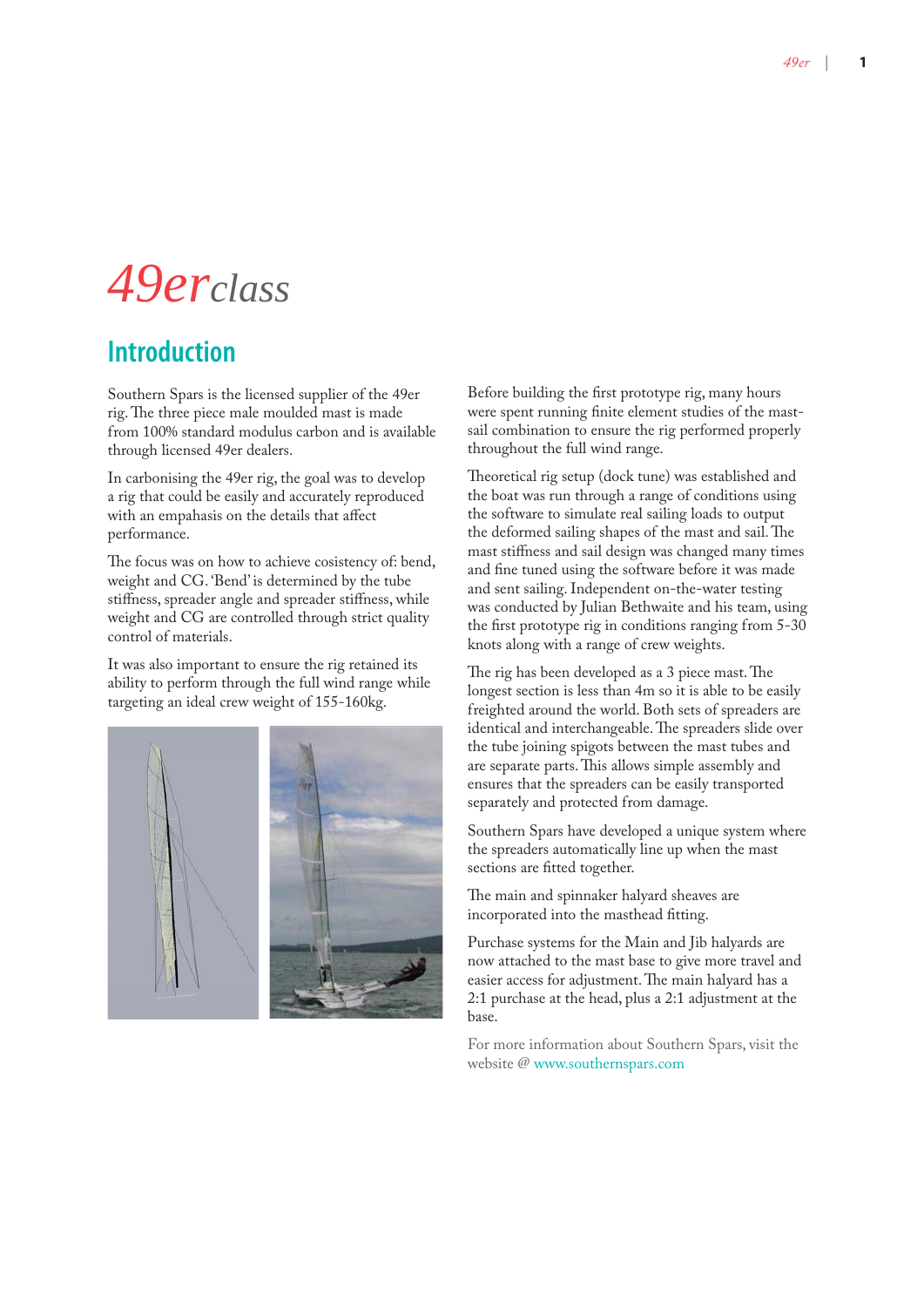# **Care**

#### Washdown

Ensure the spar is washed down after each sail and all salt has been removed. This will help prevent corrosion of parts.

The mast should be thoroughly washed down once a month, inside and out, to keep it in top condition.

#### Paint Scratches

Paint scratches should be touched up to avoid bare carbon being exposed to the elements.

Southern Spars uses a two-pot polyurethane (gloss). Any polyurethane paint system can be used to touch up over this.

#### Travel

When shipping your mast, or travelling by road, it is important to package it well using the Southern Spars covers.

Ensure that rigging is removed to prevent the stays from wearing or banging against the mast.

It is recommended a full inspection is performed when re-rigging the mast.

#### Rig Inspections

New Stays will stretch slightly after sailing; therefore it is important to re-inspect your tuning each day for the first 2-3 sessions after sailing with the new rigging.

Tape any clevis pins or sharp edges to prevent tearing of the gennaker.

Weekly Inspections

All halyards, taping etc should be checked on a weekly basis •

Monthly Inspections

- Check to see that all sheaves are free turning and well lubricated •
- Check for wear on stays and spreaders •

Bi-annual Inspection & Re-rigging Inspection

- Check all fittings for wear •
- Check mast for cracking •
- Check spreaders for wear •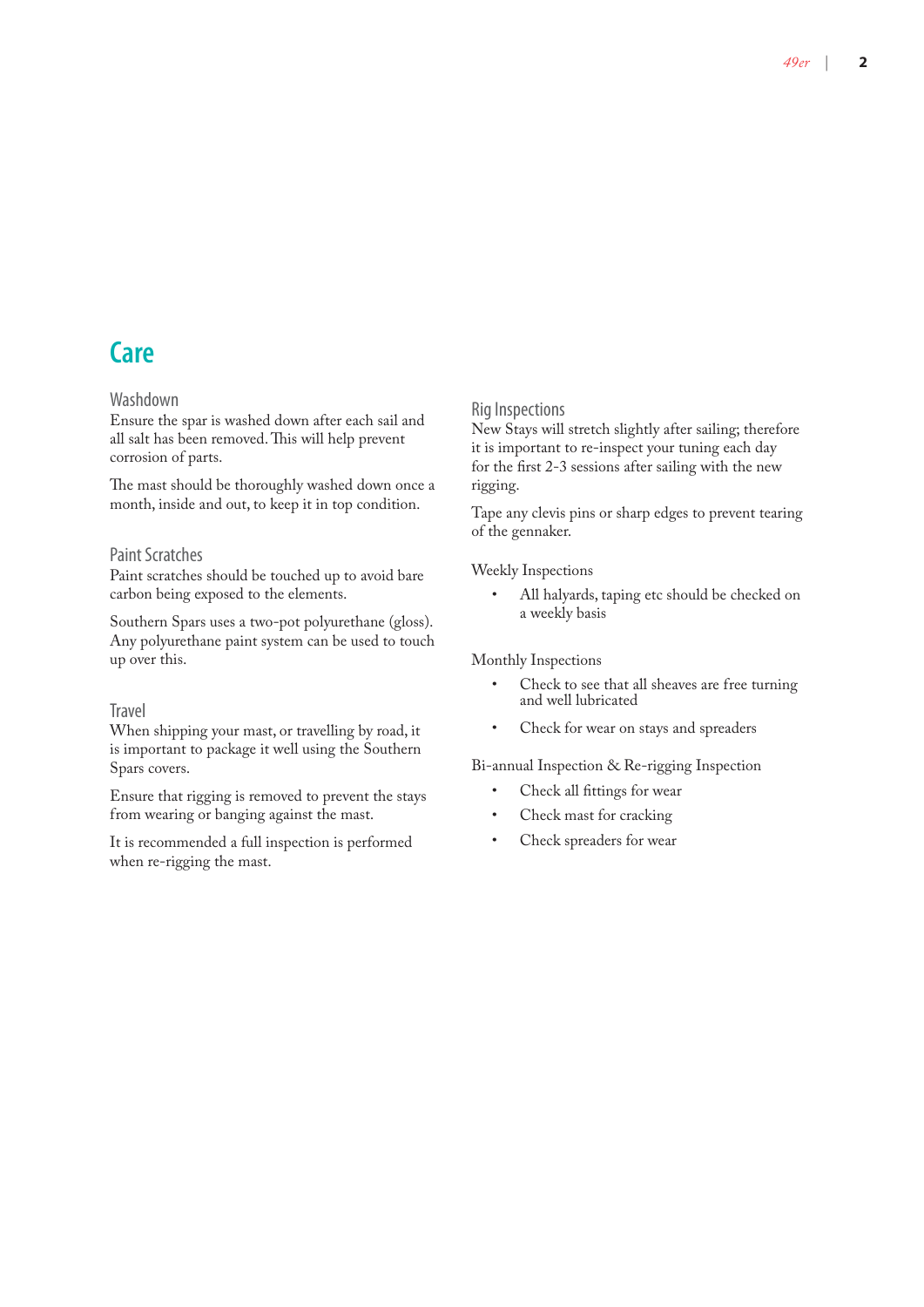# **Setup Quick Guide**

- 1. Fit spreaders to midsection. Slide top spreader over join at top of midsection. Slide bottom spreader over bottom join.
- 2. Fit main halyard and gennaker halyard going either side of upper bolt
- 3. Fit jib halyard
- 4. Join mast sections together
- 5. Thread halyards through mast base
- Attach mastbase 6.
- 7. Align spreaders with mast base and ensure sail track is aligned. Tightly fasten screws.
- 8. Fit upper stays to bolt and run through top spreader
- 9. Fit shrouds (just below top spreader), and run through bottom spreader
- 10. Fit forestay and lowers
- 11. Tie trapeze lines through both ends of Dynex loop











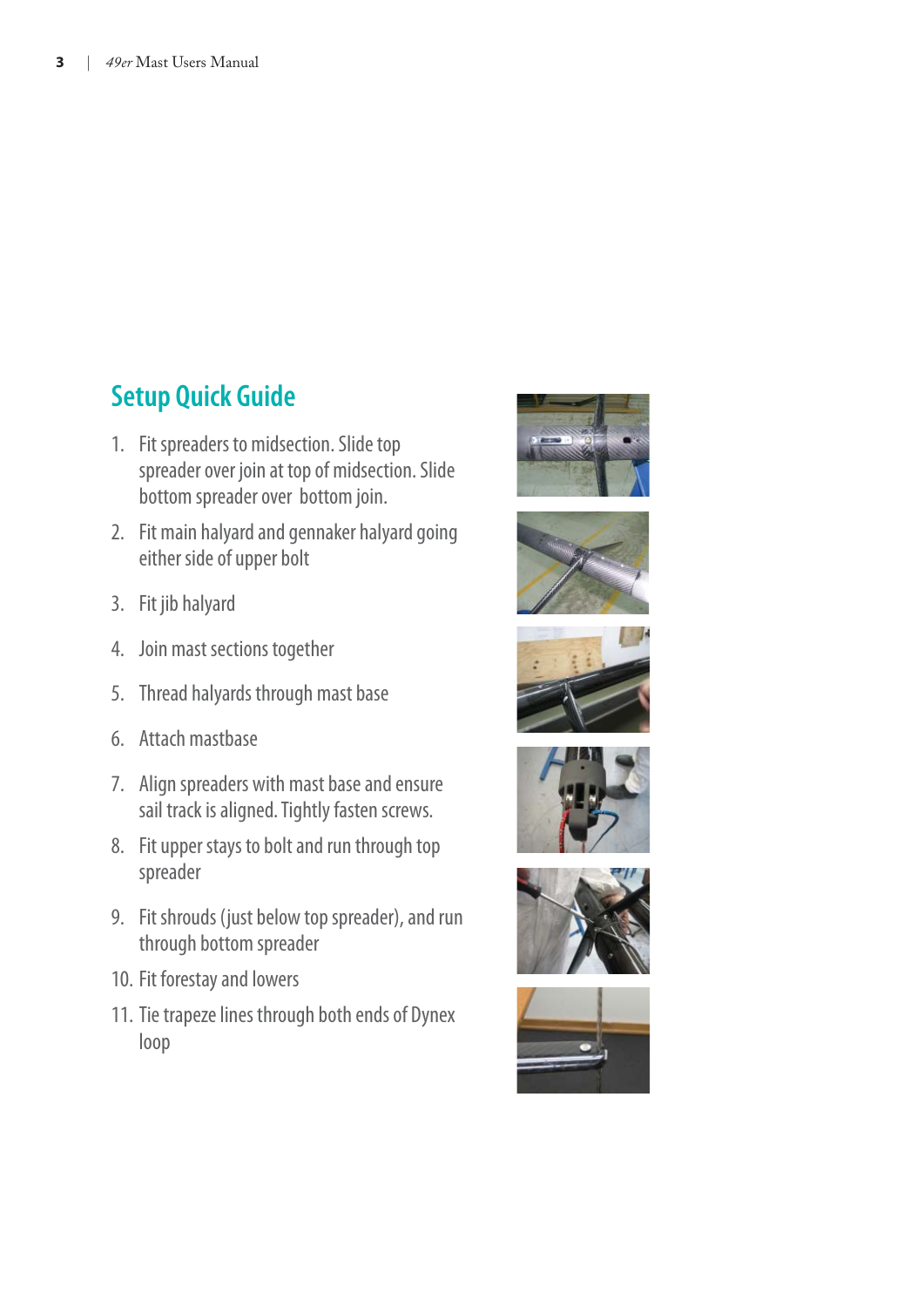# **Setup Tips**

Useful Tools when Assembling the Mast

- Spanner for M5 nuts •
- 3mm Allen Key •
- Electrical tape •
- 5m of 4mm wire as a threading guide wire •

#### Halyard Threading

The main halyard is 3mm dynex rope with a 4mm Spectra tail.

Remove the sheaves in the head fitting and tie the end of the halyard to the lower clevis pin on the back of the head fitting. Remove the upper stay bolt. The main halyard is a 2 to 1 system and goes through the shackle that attaches to the head of the mainsail.



Once you thread the main halyard (behind upper bolt) and gennaker halyard (infront of upper bolt) through the tip section pull tight and tape into place. At this point look up inside the tip section to check the halyards aren't twisted.

Thread the jib halyard through the Harken HK 302 exit block at the top of the midsection. Then thread the jib halyard through the midsection and tape into place.



Now run the main and gennaker halyards through the midsection, again pulling each halyard tight once they have gone through. Check that the halyards are not twisted.

Thread the halyards through the bottom section and out the mastbase. It is best to do this with the mastbase not attached to the mast. The gennaker halyard exits out of the front of the mastbase.

The main and jib halyards exit through the back sheaves in the mastbase. Before re-attaching the mastbase do a final check that the halyards are not twisted and are running freely.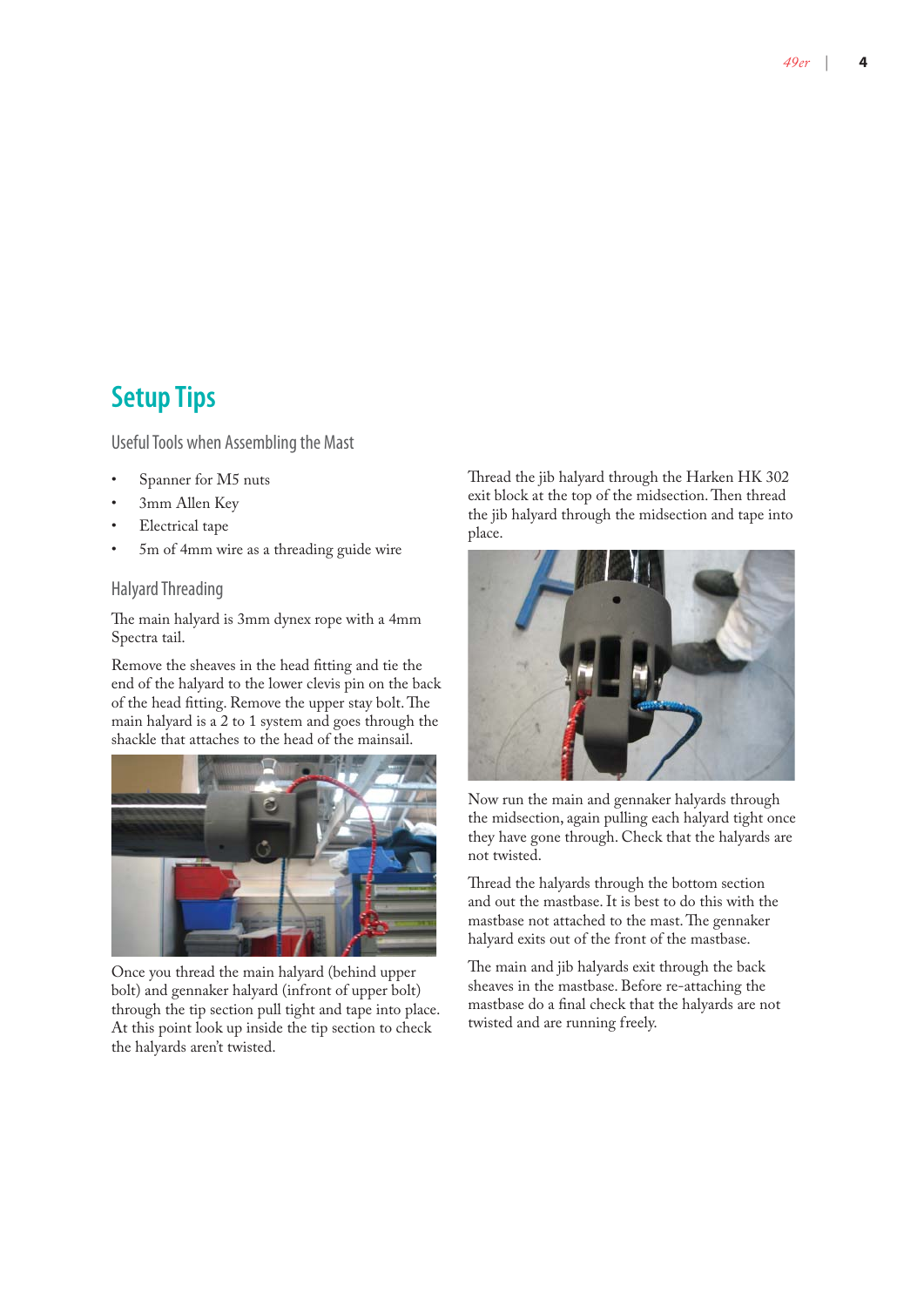#### Joining the Mast

The top join has two locating screws and the bottom join has three screws. These screws should be done up tightly with the curved washers underneath, located correctly on the mast.



To join the mast together, slide the top spreader (spreader with Dynex loop on) over the join at the top of the midsection. Fit locating screw. Slide bottom spreader over join at the bottom of the midsection. Fit locating screws.

Now align the spreaders with the mastbase, making sure that the sail track is aligned. Once aligned, tightly fasten locating screws.

When attaching the spreaders and joining the mast sections make sure that the joins butt up against each other. The angled cuts are done at exactly 22.5%.

If you are to fit a replacement to your rig and it doesn't accurately align, lightly sand the join of the mast and use a small rats tail file in the fastening hole so the screw doesn't pull the mast out of alignment.

#### Attaching Trapeze Lines

When attaching the trapeze lines to the Dynex loops at the top spreader, make sure both trapeze lines go through both loops.

**Do not** attach one trapeze line to one loop, then the other trapeze line to the other loop – both trapeze lines need to be through both loops.

#### Attaching Stays

Please note: The T bars on rigging need to be "long neck" T Bar hooks, otherwise you will not fit these in the mast correctly.

Fit one end of one of the uppers (stays with eyes on both ends) onto the uppers bolt making sure there is a washer on each side between the mast and upper stays. Then bolt through mast, ensuring the gennaker halyard is in front of the pin and the main halyard is behind the pin. Fit the second upper stay and tighten uppers bolt. Remove the clevis pins and retainer stay plates from the outer ends of the top spreaders. Place stay into hook, then refit stay retainer back into spreader with the hook opening facing forwards.

Next fit the shrouds by inserting the T-bar end of the stay in the mast. This should be inserted just beneath the top spreader. Remove the clevis pins and retainer stay plates from the outer ends of the bottom spreaders. Place stay into hook, then refit stay retainer back into spreader with the hook opening facing forwards.



Fit the forestay to the mast by inserting the forestay on the front of the mast just above the top spreader. Fit the lowers in the bottom section.

Before putting the rig up, perform a final check, confirm that all fittings are attached correctly, nuts are tightened, and that all clevis pins and sharp pieces are taped.

**NOTE:** Under Class rules, the mast sections and spreaders must be able to come apart for measurement purposes.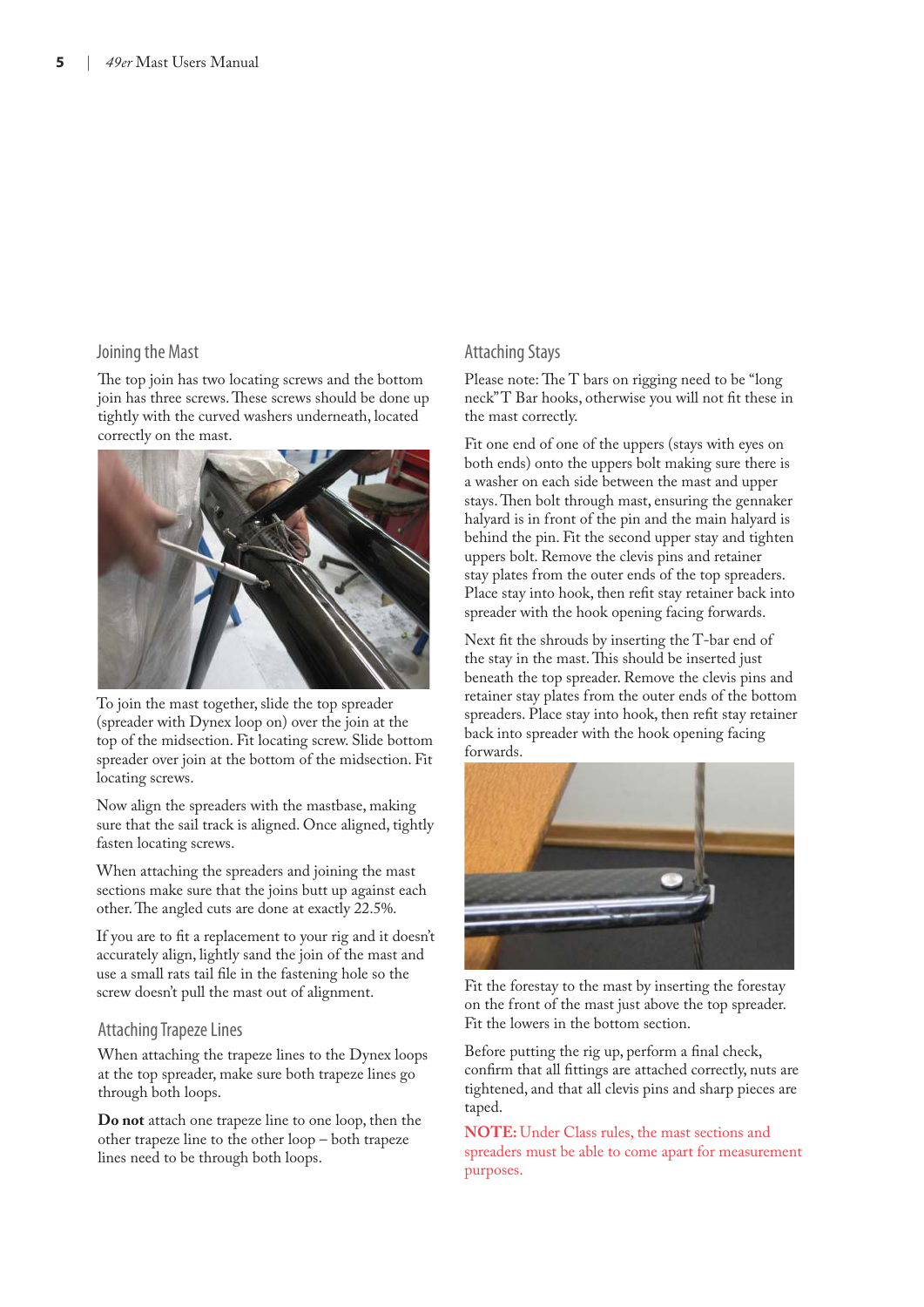## **Tuning Guide**

Over the next couple of years the top sailors in the class will develop and fine tune the fastest settings for the new carbon rig.

We will continually update the tuning guide with as much of that information as possible, this will be available on our website.

Mastbend



The old rig went best with a straight bottom section. The top section was relatively soft and this produced a dynamic response that automatically depowered the rig in gusts.

The new rig relies more on the square top for depowering. There is less luff curve in the top of the

an even greater degree than the old rig. main so the head will open automatically in gusts to

To support the square head, we made the top of the rig a lot stiffer. The lower section of the mast has a very similar stiffness to the old rig, however the whole rig needs to be set up with a more even bend to get a good balance on the helm.



If you set up the mast straight in the lower sections like before, then the boat will feel stalled and go slow. Forget about the way the mast looked before and set up the bend so that the main looks good.

There will be less change in sail depth through the wind range and the main will retain a tighter leech for longer, so you will probably set up the main slightly flatter than before.

#### Rig Tension

The mast is stiffer overall, so the shroud tensions will be different.

Use the same forestay tension as before: 29-30 on the loose. The top of the mast is a lot stiffer, so the uppers will probably



require more tension to set the head at the right depth.

The head needs to be flatter than before for the head to work, so it may take some time to get used to looking at the flatter top. You probably won't need as high loads on the lowers to keep the lower section straight.

Don't worry about the tension of the main shrouds. As long as the forestay is at the right tension and the uppers and lowers have the main set up at the right depth and behaving right through the wind range then the shrouds are at the right tension.

This style of rig is probably a little more sensitive to lowers tension than the old rig, and fine tuning them will make big differences to the balance through the wind range.

Happy sailing, and please email any tips or tuning information that we can use to develop a more detailed guide to onedesign@southernspars.com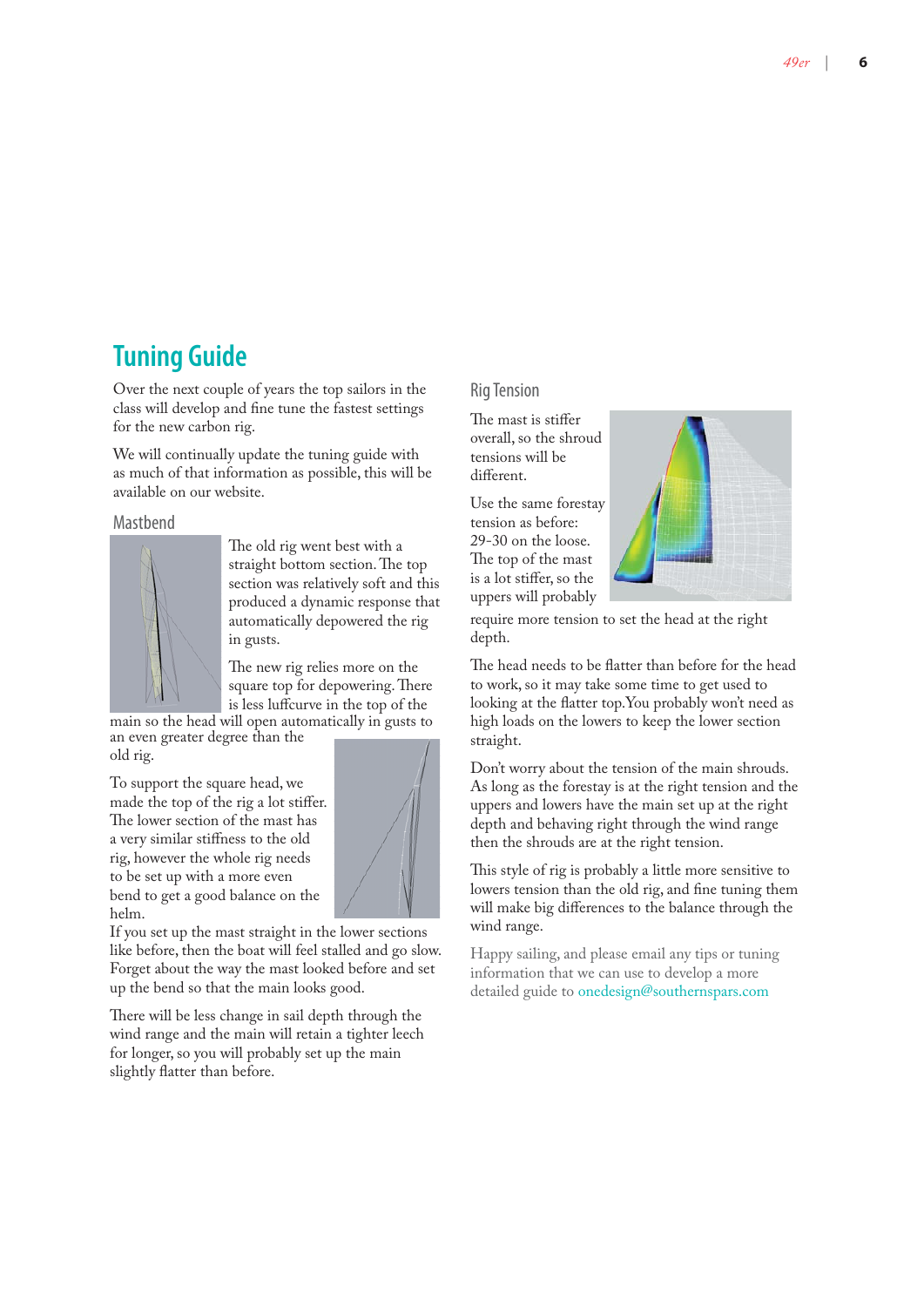## **Dealers**

49er masts, rigging, spare parts and covers are available from the following suppliers:

**Argentina**  Martin Bulloch Marine San Fernando P: +54 11 4745 8428

Martin Bulloch info@bulloch.com www.bulloch.com

**Australia** Bethwaite Design Woollahra Sailing Club Vickery Ave, Rose Bay NSW 2029 Australia P: +61 2 9371 6338

Clynton Wade-Lehman clynton@bethwaite.com www.bethwaite.com

**Southern Europe** Nautivela srl via Gardone 8, Milano Italy P: +39 02 55212116 F: +39 02 55212116

Paolo Portiglia paolo@nautivela.com www.nautivela.com

**Japan** Performance Sailcraft Japan 3 13 31, Ayase shi Kamitsuchitana Minami Kanagawa Ken, 252 Japan P: +81 467 76 1051 F: +81 467 76 1052

Takao Otani psj@psjpn.co.jp www.psjpn.co.jp



**New Zealand** Mackay Boats Ltd 24 Manga Rd Silverdale, Auckland New Zealand P: +64 9 426 4306

Dave Mackay dave@mackayboats.com www.mackayboats.com

**Europe** Ovington Boats Ltd Tannners Bank North Shields Tyne & Wear, NE30 1JH Great Britain P: +44 (0) 77 19 59 49 49

Chris Turner chris@ovington.co.uk www.ovingtonboats.co.uk

**USA** Laser Performance North America 300 Highpoint Ave Portsmouth RI 02871 USA P: +1 401 683 0400

Devin Kelly devin.kelly@laserperformance.com www.laserperformance.com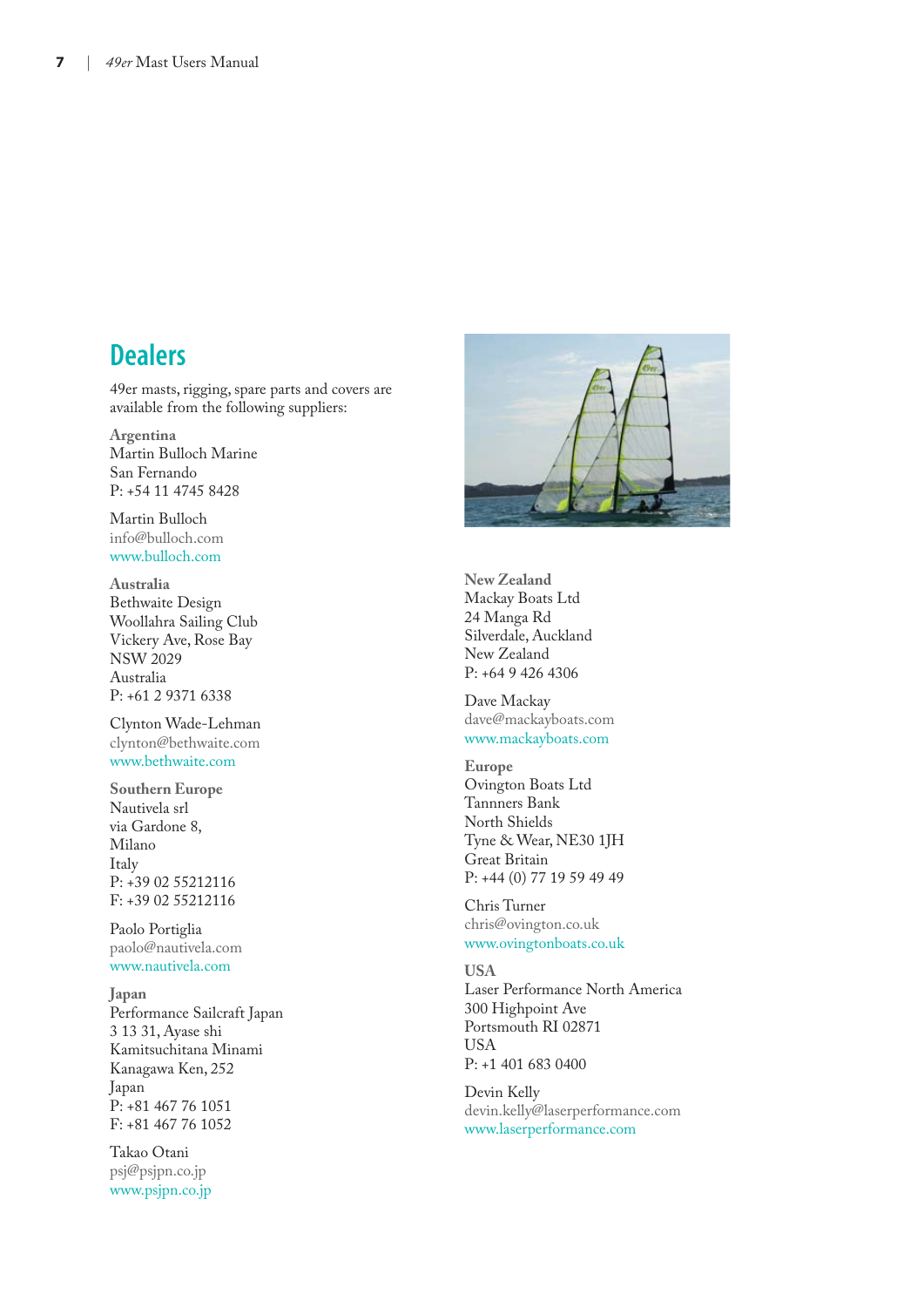# **49er Mast Parts**

Below is a list of 49er parts supplied by Southern Spars and available through 49er dealers.

|          | 590-0460 Complete Mast<br>Mast sections and spreaders excluding rigging                       |
|----------|-----------------------------------------------------------------------------------------------|
| 550-0200 | <b>Wire Rigging Set</b><br>Dyform forestay, lowers; shrouds & uppers; excludes stay adjusters |
| 590-0480 | <b>Halyard Set</b><br>Main and jib halyards with tails; spinnaker halyard                     |
|          | 500-0062 Tiller Extension Standard<br>Including urethane universal                            |

- **Tiller Extension Extra Light 500-0063** *Including urethane universal*
- **Rigging Bag** *Including urethane universal* **590-0484**
- **Mast Cover Rig Mast 590-0485** *Including urethane universal*
- **Mast Cover Travelling 590-0486** *Including urethane universal*

# **49er Spare Mast Parts**

|          | 590-0461 Top Section<br>Complete with masthead and all fittings                |
|----------|--------------------------------------------------------------------------------|
|          | 590-0462 Middle Section<br>Complete with all fittings                          |
|          | 590-0463 Bottom Section<br>Complete with mastbase and all fittings             |
|          | 590-0482 Spreaders (ea)<br>Excluding stay retainers and pins                   |
| 590-0474 | <b>Stay Retainer Ring</b><br>Spreader end retainer ring                        |
|          | 590-0465 Mastbase<br>Complete with sheaves                                     |
|          | 590-0464 Gooseneck/Vang Bracket<br>Gooseneck bracket, Vang bracket without pin |
|          | 590-0473 Gooseneck Pin<br>Complete with vang attachment ring                   |







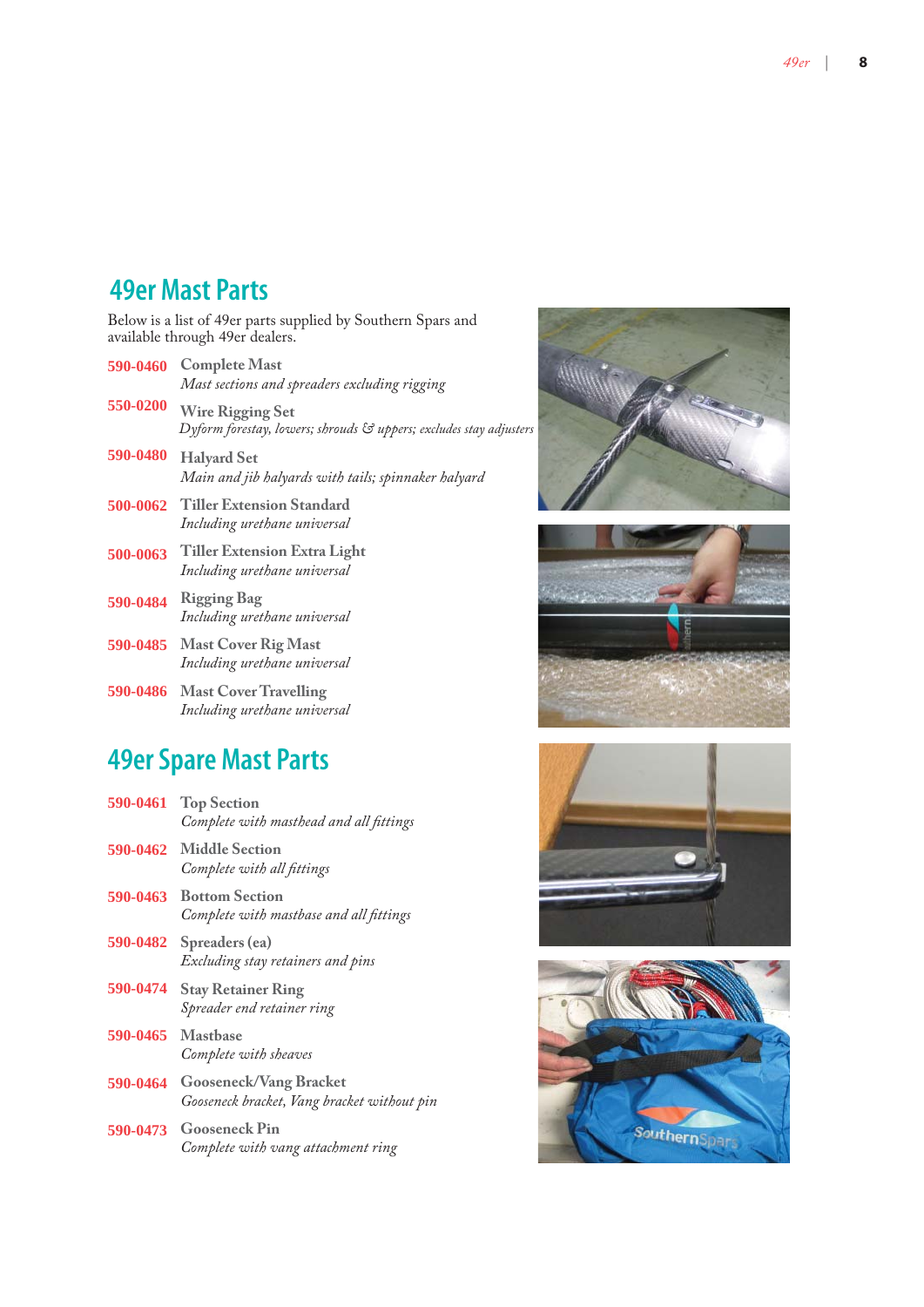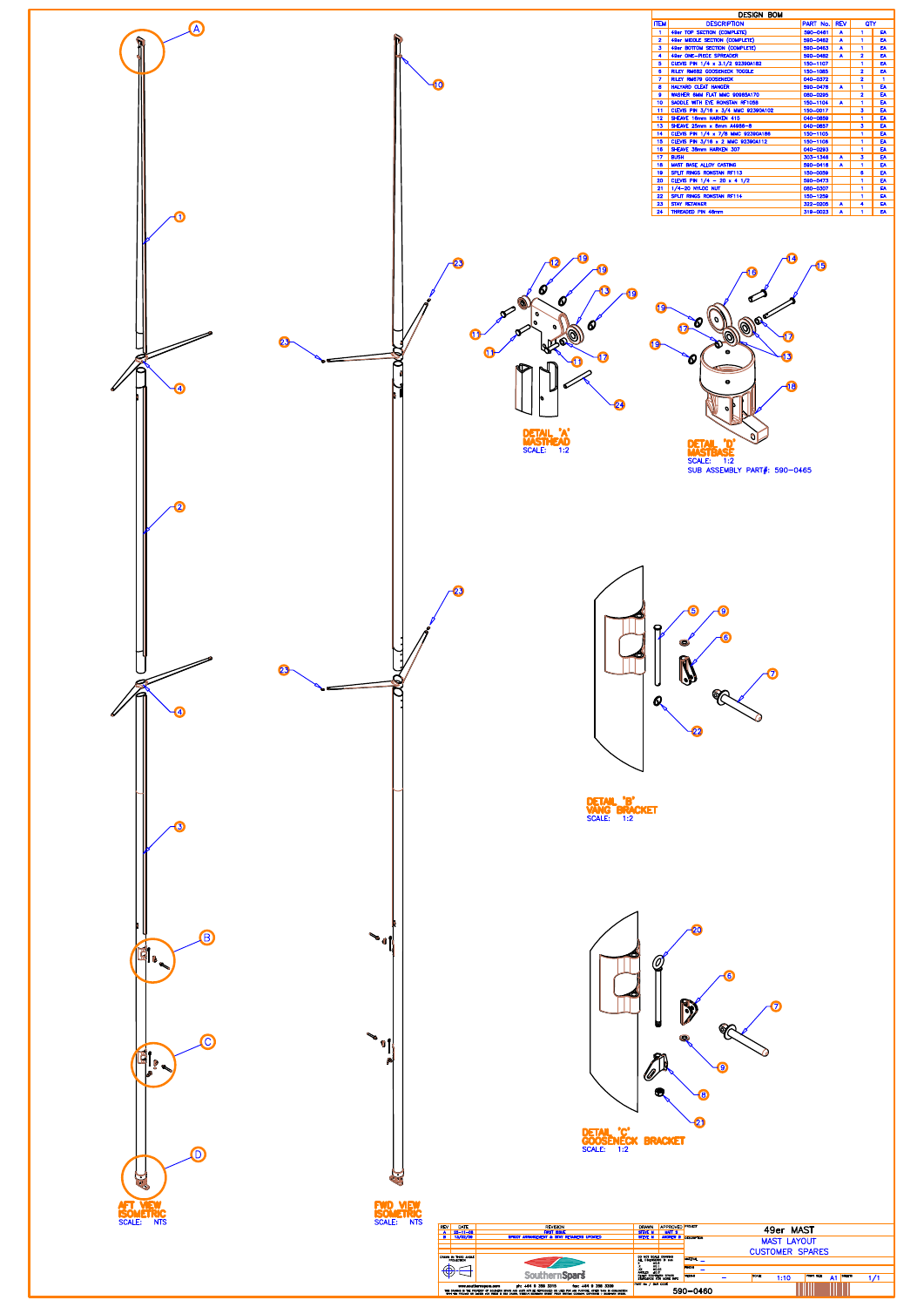### **Warranty**

Southern Spars will remedy faulty workmanship provided that any claim by the Customer for remedy of workmanship was notified to Southern Spars in writing within 12 months of the delivery date of the mast.

Southern Spars will, if requested to do so, use reasonable endeavours to assign to the Customer the benefit of guarantees and warranties given to Southern Spars by third party suppliers or manufacturers.

The warranties above do not extend to and Southern Spars shall not in any event be liable for any failure or damage arising from fair wear and tear.

#### **Any claim shall be made directly to the Dealer from whom the rig was purchased.**



# **About Southern Spars**

Southern Spars has established its place as a world leader in the design, construction, installation and servicing of carbon fibre masts, booms, composite components and rigging. Its rigs power a wide range of yachts, from one-design class yachts to grand prix racing yachts, cruising yachts and superyachts.

Innovation, quality and an insatiable desire to produce what the customer requires runs through the company's culture. These qualities have contributed to producing product for numerous race victories, including the Volvo Ocean Race, Vendee Globe, America's Cup, Sydney-Hobart, plus supplying rigs to some of the hottest one-design classes such as Melges 24's, Melgs 32's and Farr 40's. The same design expertise, manufacturing methods, materials and components utilised on these racing rigs are applied to every rig built by Southern.

In recent years, Southern Spars has expanded into rig service and manufacturing composite rigging. The specialist rig service business Rig Pro, has service centres worldwide. The Composite Rigging division, based in RI, USA manufactures custom lightweight rigging products, including Southern Spars carbon EC6+ rigging used on dinghys through to superyachts.

Southern Spars has centres in the USA, France, South Africa, and headquarters in Auckland, New Zealand. It is supported by the North Marine Group and shares the resources of that group of companies.

For more information: **www.southernspars.com**